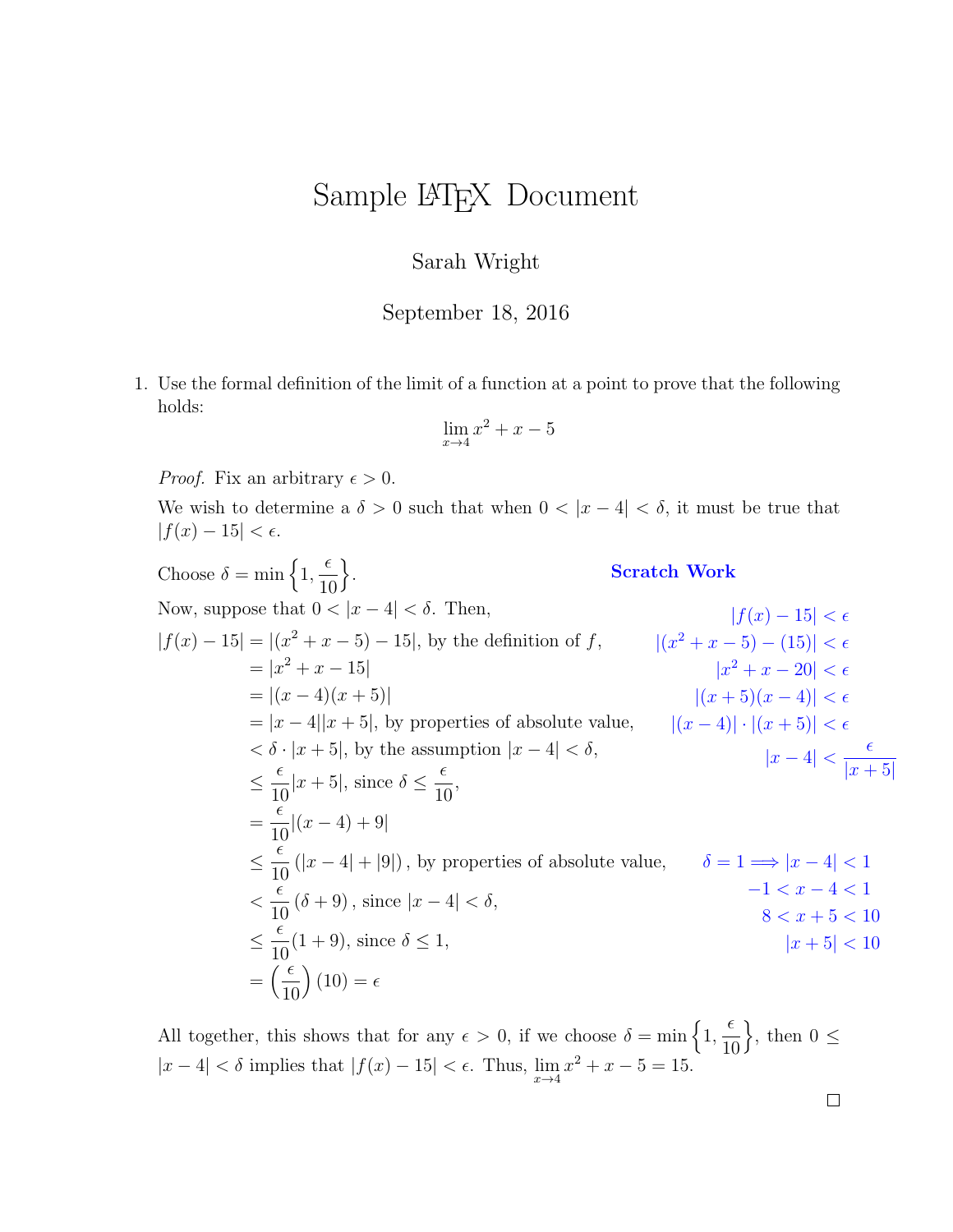1.5.15 Evaluate the given limits of the piecewise defined function f.

$$
f(x) = \begin{cases} x^2 - 1 & \text{if } x < -1 \\ x^3 + 1 & \text{if } -1 \le x \le 1 \\ x^2 + 1 & \text{if } x > 1 \end{cases}
$$

(a)  $\lim_{x \to -1^{-}} f(x)$ 

Since we are evaluating the limit as x approaches  $-1$  from the left, we need to consider the form of the function for values of x that are less than  $-1$ ,  $x^2 - 1$ .

$$
\lim_{x \to -1^{-}} f(x) = \lim_{x \to -1^{-}} x^{2} - 1
$$
  
=  $(-1)^{2} - 1$ , by Theorem 2,  
= 0.

(b)  $\lim_{x \to -1^+} f(x)$ 

Since we are evaluating the limit as  $x$  approaches  $-1$  from the right, we need to consider the form of the function for values of x that are greater than  $-1, x^3 + 1$ .

$$
\lim_{x \to -1^{+}} f(x) = \lim_{x \to -1^{+}} x^{3} + 1
$$
  
= (-1)<sup>3</sup> + 1, by Theorem 2,  
= 0.

- (c)  $\lim_{x \to -1} f(x)$ Since  $\lim_{x \to -1^{-}} f(x) = \lim_{x \to -1^{+}} f(x) = 0$ ,  $\lim_{x \to -1} f(x) = 0$  by Theorem 7.
- (d)  $f(-1)$ When  $x = -1$ ,  $f(x) = x^3 + 1$ . So,  $f(-1) = (-1)^3 + 1 = 0$ .
- (e)  $\lim_{x \to 1^-} f(x)$

Since we are evaluating the limit as  $x$  approaches 1 from the left, we need to consider the form of the function for values of x that are less than (but near) 1,  $x^3 + 1.$ 

$$
\lim_{x \to 1^{-}} f(x) = \lim_{x \to 1^{-}} x^{3} + 1
$$
  
= (1)<sup>3</sup> + 1, by Theorem 2,  
= 2.